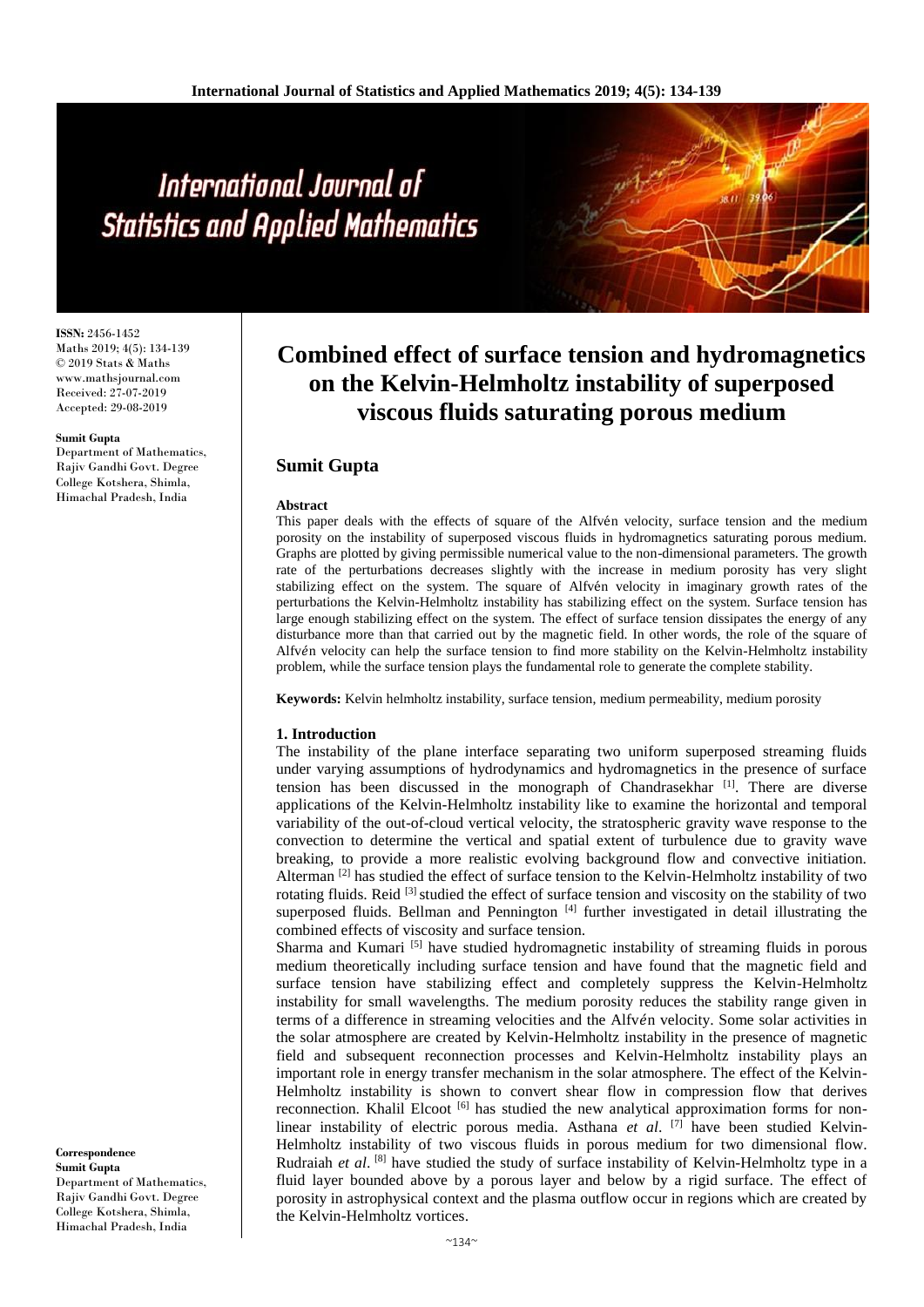We believe that the mechanism presented here opens promising possibilities of further investigation. However a clear understanding of the role of the Kelvin-Helmholtz instability in reconnection requires fully three-dimensional flows.

Keeping in mind the fact that effect of surface tension in streaming and superposed fluids is of scientific importance mentioned above, the present paper is therefore to investigate the effects of the surface tension on the instability of electrically conducting, streaming superposed viscous three dimensional fluids saturating porous medium numerically using the software Mathematica version-5.2.

# **2. Materials and Methods**

The initial state whose stability we wish to examine is that of an incompressible, electrically infinitely conducting viscous fluid in which there is a horizontal streaming in the  $x$  - direction with a velocity  $q$  through a homogeneous and isotropic porous medium of medium porosity  $\varepsilon$  and medium permeability  $k_1$ . A uniform horizontal magnetic field H and acceleration due to gravity  $g(0, 0, g)$  pervade the system. Suppose that at some prescribed level  $z_s$ , the density may change discontinuously and bring into play effect due to effective interfacial tension  $T_s$ ,  $n_s$  denote normal to the interface and a subscript s distinguishes the value of the quantity at  $z = z_s$ .

Then the equations of motion, continuity, incompressibility for the viscous fluid and the Maxwell's equations saturating porous media relevant to the problem are

$$
\frac{\rho}{\varepsilon} \left( \frac{\partial q}{\partial t} + \frac{1}{\varepsilon} (q, \nabla) q \right) = -\nabla p - \rho g + \sum_{s} \left[ T_s \left( \frac{\partial^2}{\partial x^2} + \frac{\partial^2}{\partial y^2} \right) z_s \right] \delta(z - z_s) n_s - \frac{\mu}{k_1} q + \frac{1}{4\pi} (\nabla \times H) \times H,
$$
\n(1)

$$
\nabla \cdot q = 0,\tag{2}
$$

$$
\varepsilon \frac{\partial \rho}{\partial t} + (q, \nabla)\rho = 0,\tag{3}
$$

$$
\nabla \cdot H = 0,\tag{4}
$$

$$
\varepsilon \frac{\partial H}{\partial t} = \nabla \times (U \times H),\tag{5}
$$

Where  $q(U(z), 0, 0)$ ,  $p, \rho, g, \mu$  and  $H(H, 0, 0)$  denote, respectively, the fluid velocity, fluid pressure, fluid density, acceleration due to gravity, viscosity and magnetic field.  $\delta(z-z_s)$  denotes Dirac's delta function and the magnetic permeability is assumed to be unity.

The initial stationary state solution is given by

$$
q = (U(z), 0, 0), \rho = \rho(z), p = p(z), H(H, 0, 0).
$$
\n<sup>(6)</sup>

This initial state is given a small disturbance. As a consequence of this, let  $q(u, v, w)$ ,  $h(h_x, h_y, h_z)$ ,  $\delta p$ ,  $\delta \rho$  and  $\delta z_s(x, y, t)$ , denote, the perturbations in fluid velocity  $q(U(z), 0, 0)$ , magnetic field H, pressure p, density  $\rho$  and surface of separation  $z_s$ , respectively.

Using the initial stationary state solutions given by (6) and the linear theory (i.e neglecting the product perturbations and higher order perturbations), the equations  $(1)$ – $(5)$  in the linearized perturbed form become

$$
\frac{\rho}{\varepsilon} \left( \frac{\partial u}{\partial t} + \frac{u}{\varepsilon} \frac{\partial u}{\partial x} + \frac{w}{\varepsilon} \frac{\partial u}{\partial x} \right) = -\frac{\partial}{\partial x} \delta p - \frac{\mu}{k_1} u,
$$
\n(7)

$$
\frac{\rho}{\varepsilon} \left( \frac{\partial v}{\partial t} + \frac{U}{\varepsilon} \frac{\partial v}{\partial x} \right) = -\frac{\partial}{\partial y} \delta p - \frac{\mu}{k_1} v + \frac{H}{4\pi} \left( \frac{\partial h_y}{\partial x} - \frac{\partial h_x}{\partial y} \right),\tag{8}
$$

$$
\frac{\rho}{\varepsilon} \left( \frac{\partial w}{\partial t} + \frac{u}{\varepsilon} \frac{\partial w}{\partial x} \right) = -\frac{\partial}{\partial z} \delta p - \frac{\mu}{k_1} w + \frac{H}{4\pi} \left( \frac{\partial h_z}{\partial x} - \frac{\partial h_x}{\partial z} \right) + \sum_s T_s \left[ \left( \frac{\partial^2}{\partial x^2} + \frac{\partial^2}{\partial y^2} \right) \delta z_s \right] \delta(z - z_s) - g \delta \rho, \tag{9}
$$

$$
\frac{\partial u}{\partial x} + \frac{\partial v}{\partial y} + \frac{\partial w}{\partial z} = 0,\tag{10}
$$

$$
\left(\varepsilon \frac{\partial}{\partial t} + U \frac{\partial}{\partial x}\right) \delta \rho = -w \frac{d\rho}{dz},\tag{11}
$$

$$
\frac{\partial h_x}{\partial x} + \frac{\partial h_y}{\partial y} + \frac{\partial h_z}{\partial z} = 0,\tag{12}
$$

$$
\left(\varepsilon \frac{\partial h_x}{\partial t} + U \frac{\partial h_x}{\partial x}\right) = H \frac{\partial u}{\partial x} + h_z \frac{\partial u}{\partial z},\tag{13}
$$

$$
\left(\varepsilon \frac{\partial h_y}{\partial t} + U \frac{\partial h_y}{\partial x}\right) = H \frac{\partial v}{\partial x},\tag{14}
$$

$$
\left(\varepsilon \frac{\partial h_z}{\partial t} + U \frac{\partial h_z}{\partial x}\right) = H \frac{\partial w}{\partial x}.
$$
\n(15)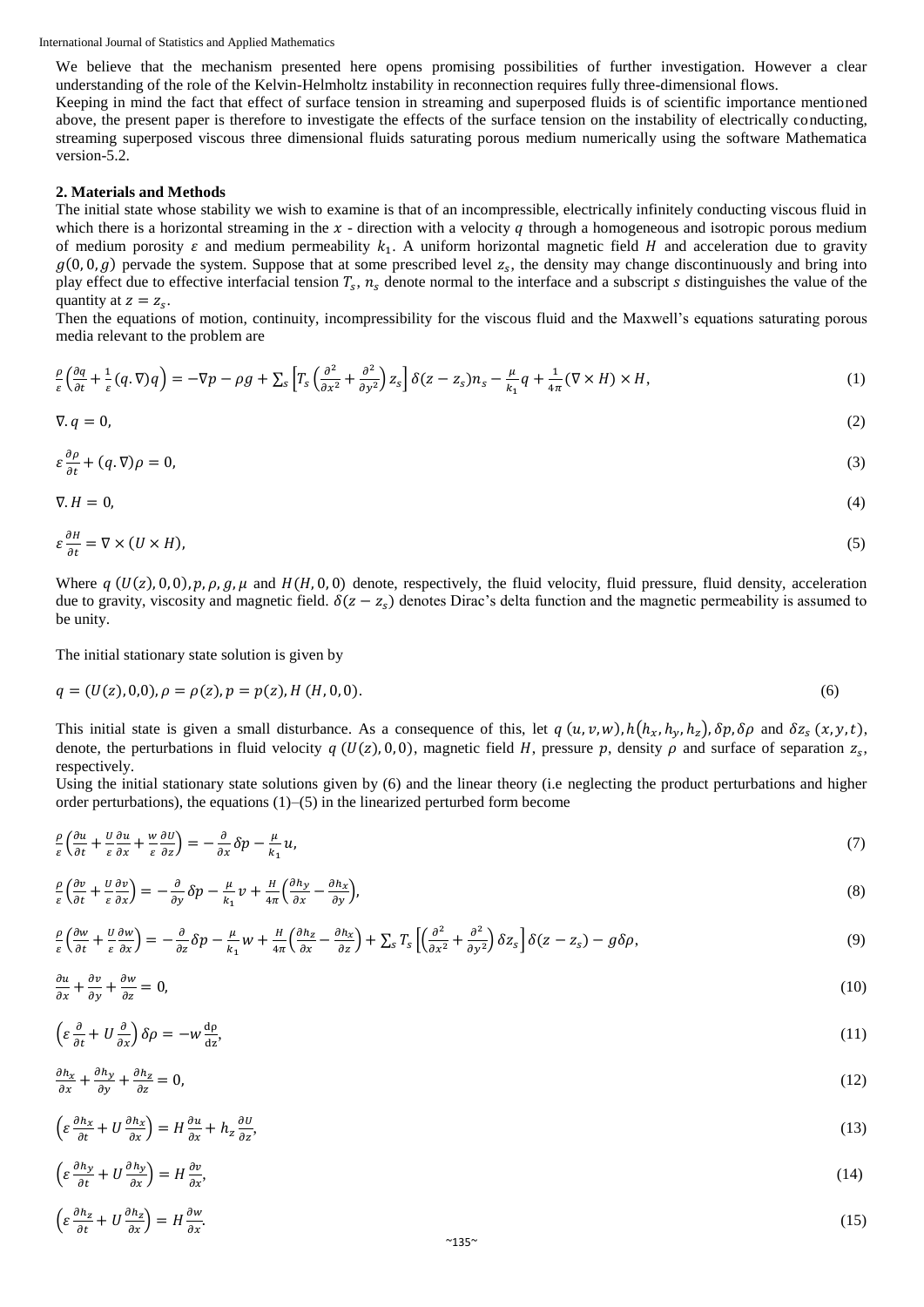In equation (9),  $\delta z_s$  can be expressed in terms of the normal component of the velocity  $w_s$  and  $z_s$  since

$$
\left(\varepsilon \frac{\partial}{\partial t} + U_s \frac{\partial}{\partial x}\right) \delta z_s = w_s,\tag{16}
$$

The disturbances are analyzed into normal modes by seeking solutions of the above equations, whose dependence on  $x, y$  and t is of the form

$$
\exp i(k_x x + k_y y + nt),\tag{17}
$$

Using (17), equations (7)-(16) become

$$
\left[\frac{i\rho}{\varepsilon}\left(n+\frac{U}{\varepsilon}k_x\right)+\frac{\mu}{k_1}\right]u+\frac{\rho}{\varepsilon^2}w\frac{dU}{dz}=-ik_x\delta p,\tag{18}
$$

$$
\left[\frac{i\rho}{\varepsilon}\left(n+\frac{v}{\varepsilon}k_x\right)+\frac{\mu}{k_1}\right]v=-ik_y\delta p+\frac{H}{4\pi}\left(ik_xh_y-ik_yh_x\right),\tag{19}
$$

$$
\left[\frac{i\rho}{\varepsilon}\left(n+\frac{U}{\varepsilon}k_x\right)+\frac{\mu}{k_1}\right]w=-\frac{\partial}{\partial z}\delta p+\frac{H}{4\pi}\left(ik_xh_z-\frac{\partial}{\partial z}h_x\right)-k^2\sum_{s}T_s\delta z_s\delta(z-z_s)-g\delta\rho,\tag{20}
$$

$$
ik_xu + ik_yv + Dw = 0,\t\t(21)
$$

$$
i(\varepsilon n + U k_x) \delta \rho = -w \frac{d\rho}{dz},\tag{22}
$$

$$
i(\varepsilon n + k_x U)h_x = ik_x Hu + h_zDU,
$$
\n(23)

$$
i(\varepsilon n + k_x U)h_y = ik_x Hv, \tag{24}
$$

$$
i(\varepsilon n + k_x U)h_z = ik_x H w,\tag{25}
$$

$$
ik_xh_x + ik_yh_y + Dh_z = 0,\t\t(26)
$$

$$
i(\varepsilon n + k_x U_s) \delta z_s = w_s,\tag{27}
$$

where 
$$
D = \frac{d}{dz}
$$
.

Multiplying equation (18) by  $-ik_x$  and (19) by  $-ik_y$  and adding the resulting equations and using (21), we get

$$
\left[\frac{i\rho}{\varepsilon}\left(n+\frac{U}{\varepsilon}k_x\right)+\frac{1}{k_1}\left(\mu-\mu'\frac{\partial}{\partial t}\right)\right]Dw=-k^2\delta p+\frac{H}{4\pi}\left(k_xk_yh_y-k_y^2h_x\right),\tag{28}
$$

Eliminating  $u, v, h_x, h_y, h_z$  and  $\delta p$  from equations (21)-(27) and using (20) and (28), one obtains after simplification,

$$
D\left[\left\{\frac{i\rho}{\varepsilon}\left(n+\frac{k_{x}U}{\varepsilon}\right)+\frac{\rho v}{k_{1}}\right\}Dw-\frac{ik_{x}\rho}{\varepsilon^{2}}(DU)w\right]+\frac{ik_{x}^{2}H^{2}k^{2}}{4\pi(\varepsilon n+k_{x}U)}w-k^{2}\left\{\frac{i\rho}{\varepsilon}\left(n+\frac{k_{x}U}{\varepsilon}\right)+\frac{\rho v}{k_{1}}\right\}w-igk^{2}\left[(D\rho)-w\frac{k^{2}\Gamma_{S}}{g}\delta(z-z_{s})\right]\frac{w}{\varepsilon n+k_{x}U}-ik_{x}^{2}\left[(D\rho)-g\frac{k^{2}\Gamma_{S}}{g}\delta(z-z_{s})\right]\frac{w}{\varepsilon n+k_{x}U}+ik_{x}^{2}(\frac{U}{\varepsilon^{2}})-ik_{x}^{2}(\frac{U}{\varepsilon^{2}})}w-\frac{ik_{x}^{2}(DU)w}{\frac{i\rho}{\varepsilon^{2}}(\varepsilon n+k_{x}U)+\frac{\mu}{k_{1}}-\frac{ik_{x}^{2}H^{2}}{4\pi(\varepsilon n+k_{x}U)}\right]-\frac{ik_{x}k_{y}^{2}H^{2}}{4\pi}D\left[\frac{\frac{\mu}{k_{1}}(DU)w}{\varepsilon^{2}(\varepsilon n+k_{x}U)+\frac{\mu}{k_{1}}-\frac{ik_{x}^{2}H^{2}}{4\pi(\varepsilon n+k_{x}U)}\right]=0,
$$
\n(29)

where  $D = \frac{d}{dx}$  $\frac{u}{dz}$ .

# **Two uniform streaming fluids separated by a horizontal boundary**

Let two uniform fluids of densities  $\rho_1$  and  $\rho_2$  be separated by a horizontal boundary at  $z = 0$  and the density  $\rho_2$  of the upper fluid be less than the density  $\rho_1$  of the lower fluid so that, in the absence of streaming, the configuration is stable one. Let the two fluids be streaming with velocities  $U_1$  and  $U_2$ . Then in each region of constant  $\rho, \nu, T'$  where  $T'$  is the surface tension on the plane interface separating two fluids and  $U$ , equation (29) reduces to

$$
(D^2 - k^2)w = 0. \t\t(30)
$$

The boundary conditions to be satisfied are

(i) w must be bounded both when  $z \to +\infty$  (in the upper fluid) and  $z \to -\infty$  (in the lower fluid).

(ii) Since U is discontinuous at  $z = z_s$ , the uniqueness of the normal displacement of any point on the interface implies, according to (16), that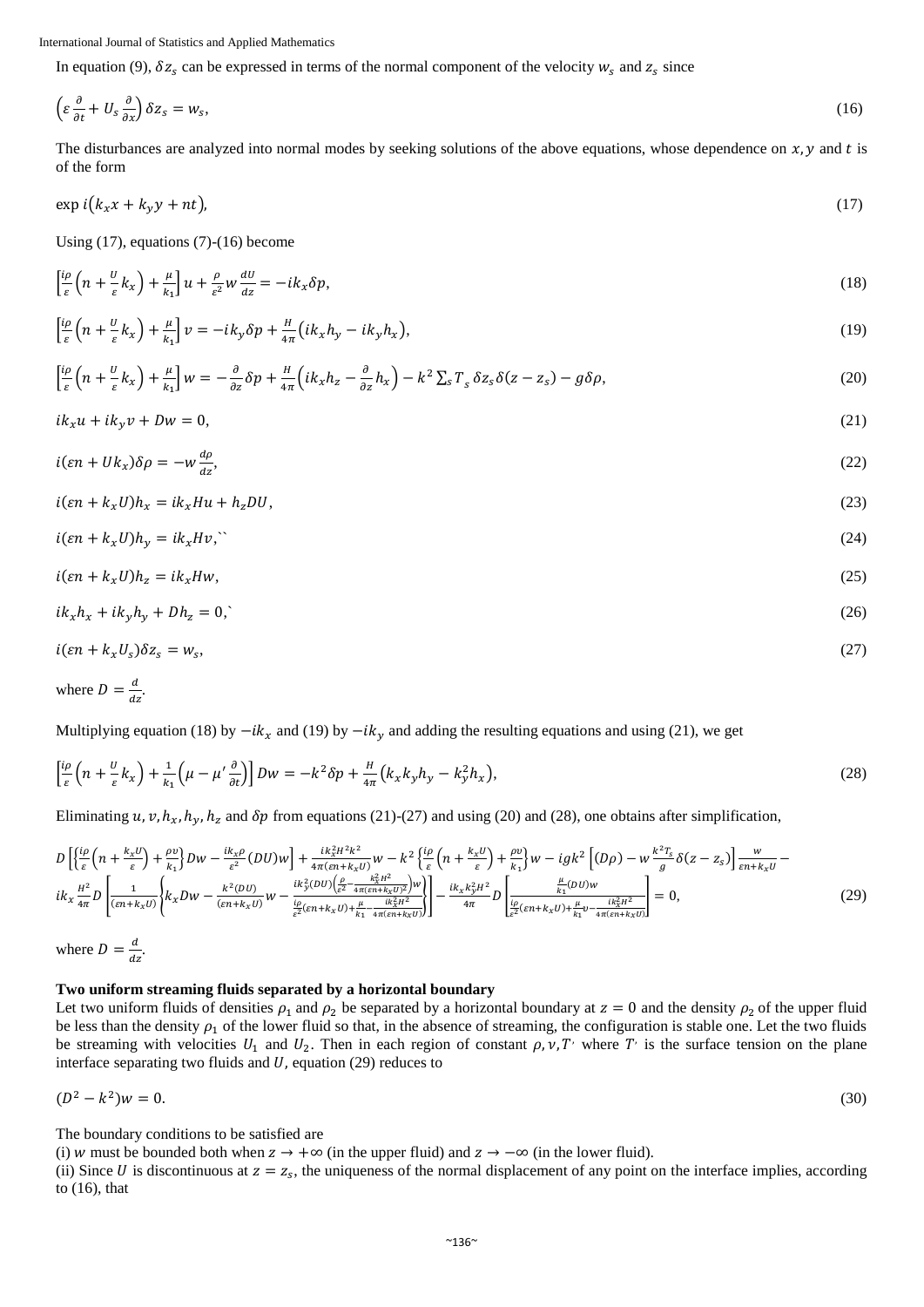w  $\frac{w}{(\epsilon n + k_x U)}$  must be continuous at the interface. (31)

(iii) Integrating equation (29) between  $z_s - \eta_1'$  and  $z_s + \eta_1'$  passing to the limit  $\eta_1' = 0$ , we obtain in view of (31), the jump condition

$$
\Delta_{s}\left[\left\{\frac{i\rho}{\varepsilon}\left(n+\frac{k_{x}U}{\varepsilon}\right)+\frac{\rho v}{k_{1}}\right\}Dw-\frac{ik_{x}^{2}H^{2}}{4\pi}\Delta_{s}\frac{Dw}{(\varepsilon n+k_{x}U)}\right]=igk^{2}\left[\Delta_{s}(\rho)-\frac{k^{2}T'}{g}\right]\left(\frac{w}{\varepsilon n+k_{x}U}\right),\text{ for }z=z_{s}.\tag{32}
$$

while the equation valid everywhere else  $z \neq z_s$  is

$$
D\left[\left\{\frac{i\rho}{\varepsilon}\left(n+\frac{k_xU}{\varepsilon}\right)+\frac{\rho v}{k_1}\right\}Dw\right]k^2\left\{\frac{i\rho}{\varepsilon}\left(n+\frac{k_xU}{\varepsilon}\right)+\frac{\rho v}{k_1}\right\}w-\frac{ik_x^2H^2}{4\pi(\varepsilon n+k_xU)}(D^2-k^2)w=igk^2(D\rho)\left(\frac{w}{(\varepsilon n+k_xU)}\right),\tag{33}
$$

where  $\Delta_s(f) = f(z_s + 0) - f(z_s - 0)$  is the jump which a quantity experiences at the interface  $z = z_s$  and the subscript sdistinguishes the value, a quantity known to be continuous at an interface, takes at  $z = z_s$ . Since  $\frac{w}{(\epsilon n + k_x U)}$  must be continuous on the surface  $z = 0$  and w cannot increase exponentially on either side of the surface, the solutions appropriate for the two regions are

$$
w_1 = A_1(\varepsilon n + k_x U_1) e^{+kz}, (z < 0)
$$
\n<sup>(34)</sup>

$$
w_2 = A_1(\varepsilon n + k_x U_1) e^{-kz}, (z > 0)
$$
\n(35)

where  $A$  is a constant.

Applying the boundary condition (32) to the solutions (34) and (35), we obtain the characteristic equation

$$
n^{2} + \left[\frac{2k_{x}}{\varepsilon}(\alpha_{1}U_{1} + \alpha_{2}U_{2}) - \frac{i\varepsilon}{k_{1}}(\alpha_{1}\nu_{1} + \alpha_{2}\nu_{2})\right]n + \left[\frac{k_{x}^{2}}{\varepsilon^{2}}(\alpha_{1}U_{1}^{2} + \alpha_{2}U_{2}^{2}) - \frac{ik_{x}}{k_{1}}(\alpha_{1}\nu_{1}U_{1} + \alpha_{2}\nu_{2}U_{2}) - 2k_{x}^{2}V_{A}^{2} - gk\left\{(\alpha_{2} - \alpha_{1}) + \frac{k^{2}T'}{g(\rho_{1} + \rho_{2})}\right\}\right] = 0,
$$
\n(36)

where  $v_1 (= \mu_1/\rho_1)$  and  $v_2 (= \mu_2/\rho_2)$  are the kinematic viscosities of fluids 1 and 2, respectively.  $\alpha_1 = \frac{\rho_1}{\rho_1 + \rho_2}$  $\frac{\rho_1}{\rho_1+\rho_2}$ ,  $\alpha_2 = \frac{\rho_2}{\rho_1+\rho_2}$  $\frac{\rho_2}{\rho_1 + \rho_2}$  and  $V_A^2 = \frac{H^2}{4\pi(\rho_1 + \rho_2)}$  $\frac{n}{4\pi(\rho_1+\rho_2)}$  is the square of Alfvén velocity.

Now the special case in which the lower and upper fluids are streaming with velocities  $U(= U_1)$  and  $-U = U_2$ ), respectively is considered for the sake of convenience.

Then the equation (36) reduces to

$$
n^{2} + \left[\frac{2k_{x}}{\varepsilon}(\alpha_{1} - \alpha_{2})U - \frac{i\varepsilon}{k_{1}}(\alpha_{1}\nu_{1} + \alpha_{2}\nu_{2})\right]n + \left[\frac{k_{x}^{2}U^{2}(\alpha_{1} + \alpha_{2})}{\varepsilon} - \frac{ik_{x}}{k_{1}}(\alpha_{1}\nu_{1} - \alpha_{2}\nu_{2})U - 2k_{x}^{2}V_{A}^{2} - gk\left\{(\alpha_{1} - \alpha_{2}) + \frac{k^{2}T'}{g(\rho_{1} + \rho_{2})}\right\}\right] = 0.
$$
 (37)

which is in the good agreement with the earlier results by Sharma and Kumari [5]. In the absence of surface tension i.e.  $T' = 0$ , equation (37) reduces to the equation (36) of

In order to solve equation (37) numerically by putting  $n = n_r + in_i$  and equating the real and imaginary we obtain

$$
(n_r^2 - n_i^2) + \left[\frac{2k_x}{\varepsilon}(\alpha_1 - \alpha_2)U\right]n_r + \left[\frac{\varepsilon}{k_1}(\alpha_1\nu_1 + \alpha_2\nu_2)\right]n_i + \left[\frac{k_x^2v^2}{\varepsilon}(\alpha_1 + \alpha_2) - 2k_x^2V_A^2 - gk\left\{(\alpha_1 - \alpha_2) + \frac{k^2T'}{g((\rho_1 + \rho_2))}\right\}\right] = 0,\tag{38}
$$

And

$$
\left[\frac{2k_x}{\varepsilon}(\alpha_1 - \alpha_2)U\right]n_i - \left[\frac{\varepsilon}{k_1}(\alpha_1\nu_1 + \alpha_2\nu_2)\right]n_r + 2n_r n_i - \left[\frac{k_x}{k_1}(\alpha_1\nu_1 - \alpha_2\nu_2)U\right] = 0.
$$
\n(39)

On solving equations (38) and (39), we get

$$
4 n_r^4 + 8 A n_r^3 + (5 A^2 + B^2 + 4 C) n_r^2 + (A^3 + AB^2 + 4 AC) n_r + (-D^2 + ABD + A^2C) = 0
$$
\n<sup>(40)</sup>

And

$$
4 n_i^4 - 8 B n_i^3 + (5 B^2 + A^2 - 4 C) n_i^2 + (B^3 + A^2 B + 4 B C) n_i - (D^2 - A B D + B^2 C) = 0
$$
\n<sup>(41)</sup>

where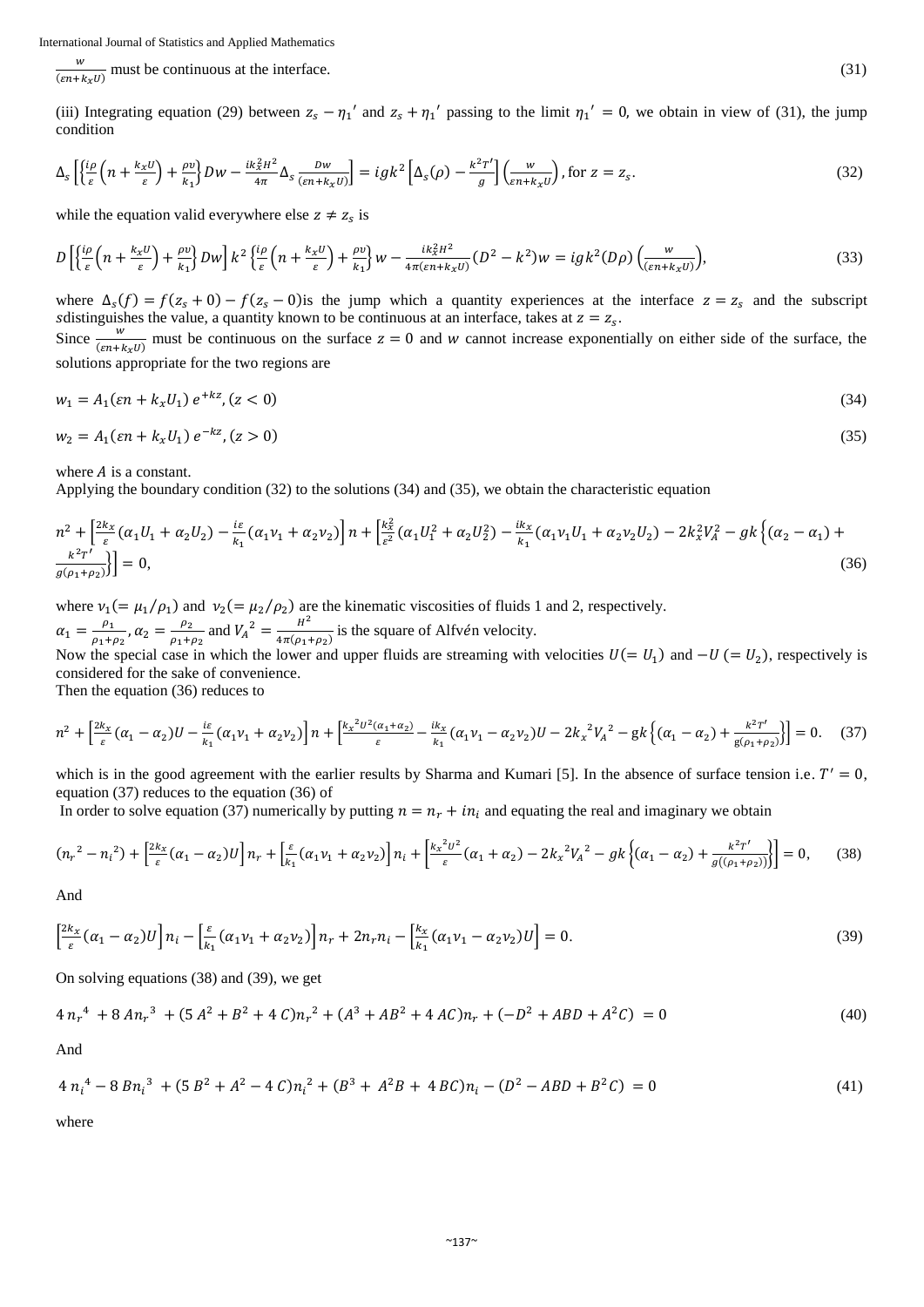$$
A = \frac{2k_x}{\varepsilon} (\alpha_1 - \alpha_2) U,
$$
  
\n
$$
B = \frac{\varepsilon}{k_1} (\alpha_1 v_1 + \alpha_2 v_2),
$$
  
\n
$$
C = \frac{k_x^2 U^2}{\varepsilon} (\alpha_1 + \alpha_2) - 2k_x^2 V_A^2 - g k \left( (\alpha_1 - \alpha_2) + \frac{k^2 T'}{g((\rho_1 + \rho_2))} \right),
$$
  
\n
$$
D = \frac{k_x}{k_1} (\alpha_1 v_1 - \alpha_2 v_2) U,
$$
\n(42)

#### **3. Results and Discussions**

The real growth rates of the unstable mode have been examined numerically satisfying equations (41). In figure 1, the growth rate  $n_i$  has been plotted versus wavenumber k for fixed permissible values of the parameters  $k_1 = 2$ ,  $g = 980$  cm/sec<sup>2</sup>,  $\rho_1 =$ 0.95,  $\rho_2 = 1.8$ ,  $\varepsilon = 0.9$ ,  $v_2 = 2$ ,  $U = 1$  km/sec,  $\alpha_1 = 0.35$ ,  $\alpha_2 = 0.65$ ,  $k_x = k/\sqrt{2}$  for three different values of the medium porosity  $\varepsilon = 0.2, 0.6, 0.9$ , respectively. It is clear from the graph that growth rate  $n_i$  decreases slightly as with the increase in  $\varepsilon$ , showing thereby very little stabilizing effect of medium porosity on the system for a fixed wavenumber.



**Fig 1:** Variation of  $n_i$  with wave number k for three different values of the medium porosity  $\varepsilon = 0.2, 0.4, 0.9$ .

Figure 2 show that the four different values of the square of Alfvén velocity (accounting for magnetic field)  $V_A^2 = 10, 50, 100$ respectively. It is clear from the graph that  $k_c$  takes different values of the critical wavenumber  $k_c \to 3.0,2.2$  at  $V_A^2 = 50,100$ , respectively, while the value of  $k_{max}$  at  $V_A^2 = 100$  is 1.2 approaching complete stability (or neutral stability). The graphs show that the square of Alfvén velocity has complete stabilizing effect on the system.



**Fig 2:** Variation of  $n_i$  with wave number k for three different values of the square of Alfvén velocity  $V_A^2 = 10, 50, 100$ .